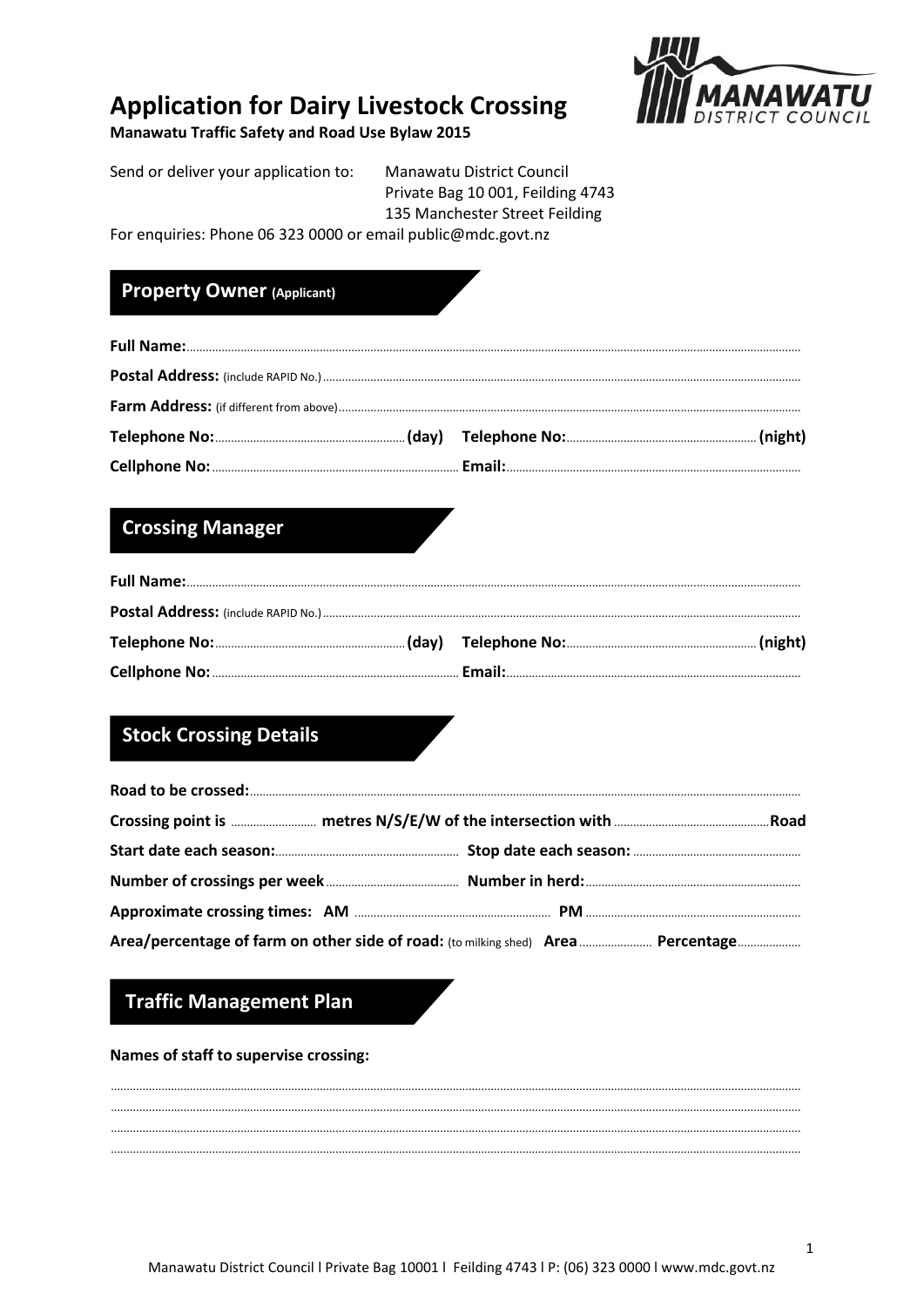**Map of your crossing including:**

- Any intersections and driveways within 500m of the crossing
- Race gates on either side of the road
- Amber flashing light location
- Stock crossing signs locations

**Note:** If this application is for a new crossing or an existing crossing without approved signage, Council requires the installation of two TF1 stock crossing signs. The initial set up cost of the signs is to be met by the applicant. Signs will be supplied and installed by Councils approved contractor.

A road mat must be used at all times whilst stock crossing is in progress.

### **Declaration**

I/We confirm that we have read the Manawatu District Council Traffic Safety and Road Use Bylaw 2015, and hereby agree to comply with the conditions contained in this permit (see overleaf).

| Date: |
|-------|
| Date: |

| <b>OFFICE USE ONLY</b>            |                                     |  |  |
|-----------------------------------|-------------------------------------|--|--|
| Visibility satisfactory? YES / NO | Sight distance in each direction:   |  |  |
|                                   | metres metres                       |  |  |
| New / Existing<br>Crossing:       | Approved signage installed? YES /NO |  |  |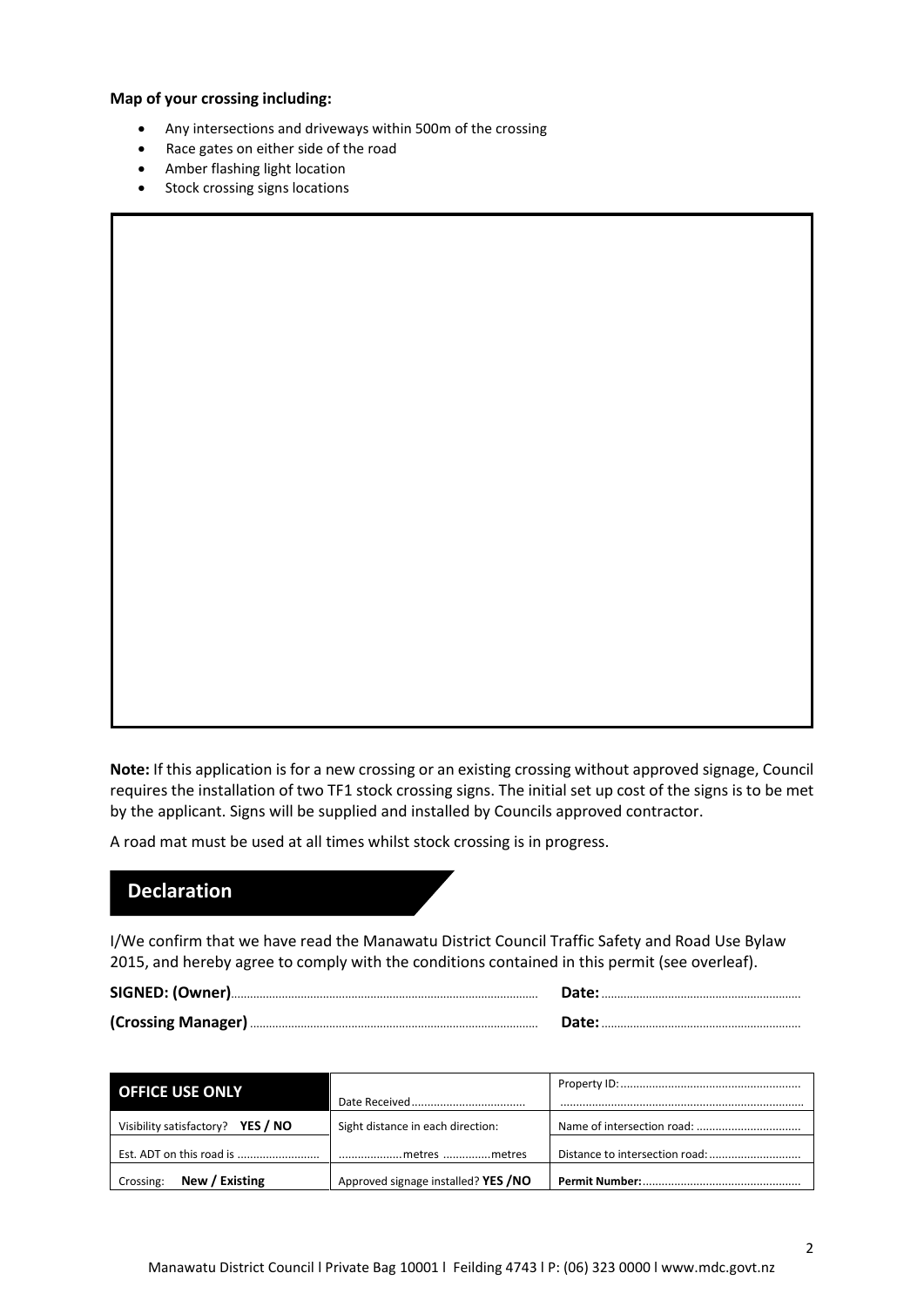### **MDC Decision**

Your application to drove stock across ................................................................Road has been assessed and is:

**APPROVED** for a period of three years, subject to the complete compliance with the conditions detailed below and in accordance with the Manawatu District Council Traffic Safety and Road Use Bylaw 2015.

**Note:** This permit is not transferable – should the Property Owner or Stock Manager change during the permit period, **the Council must be notified immediately.** 

**APPROVED** for a limited period of .................................................subject to the complete compliance with the conditions detailed below and in accordance with the Manawatu District Council Traffic Safety and Road Use Bylaw 2015. Conversation to underpass will be required at the end of this period.

**NOT APPROVED** for the reasons outlined in the attached letter.

**SIGNED:**.................................................................................................................... **Date:**............................................................... On behalf of Corridor Access Co-Ordinator

### **Conditions for Dairy Livestock Crossings**

- 1. Entranceways, including additional adjacent shoulders at points where livestock cross the road berm must be surfaced in an appropriate material such as gravel or limestone and be constructed to accommodate the regular movement of stock, to a standard that prevents damage to the road and avoids mud being tracked onto the crossing.
- 2. Fixed temporary warning signs are required. All signage must be approved and installed by Council (TF1 as per CoPTTM Standards). Council will install signage once payment is received. Correct use of the signs is the responsibility of the permit holder. Signs are to be visible only whilst crossing is in progress.
- 3. An amber flashing light is required at the crossing point and shall be operated continuously whilst livestock are crossing the road. It is the permit holders responsibility to arrange installation and operate the light correctly at all times. Road cones no less than 900mm high must also be used to warn traffic in areas of limited visibility.
- 4. The requirements of the Health and Safety at Works Act 2015 shall be complied with at all times.
- 5. At least one person shall be present at all times while livestock are using the crossing.
- 6. Persons moving the livestock across the road must take all reasonable and practical steps to make way for, or allow vehicles to pass through the stock without undue delay (max 2 minutes).
- 7. Road mats must be used to protect the road reserve and the road surface from any damage at the point where the stock cross the road.
- 8. The road must be cleaned and excrement removed immediately following every crossing.